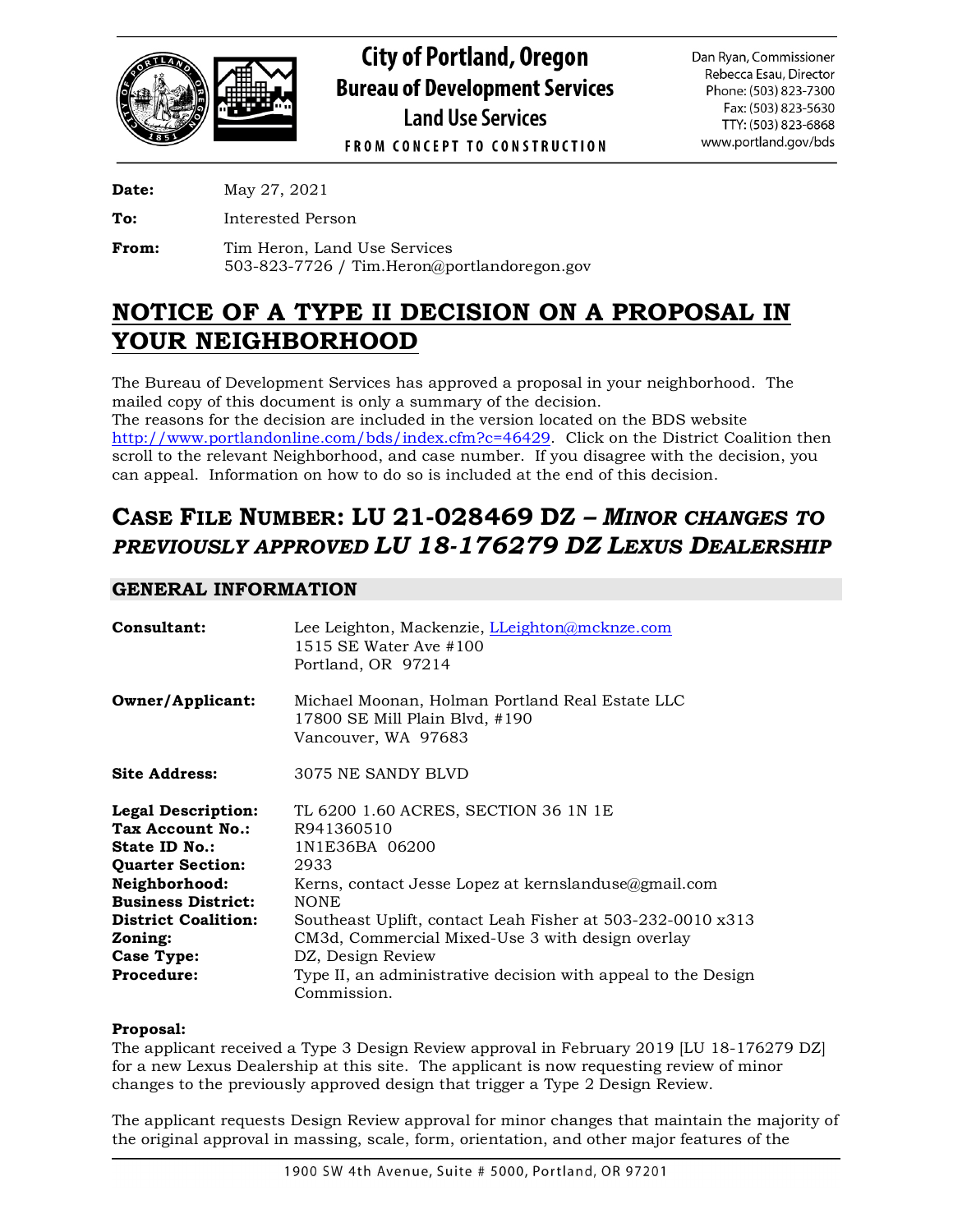proposed building. Changes that trigger Design Review are intended to achieve the same appearance.

The following specific changes are proposed:

- Replace glazing specified with equivalent clear glazing
- Replace insulated glass with single pane at 2nd & 3rd floors
- Replace helix core metal circles with stainless steel fabric
- Delete blade sign at the flyover Bridge
- Use fritted glass in lieu of louvers
- Revisions to landscaping layout
- Updated retaining wall option
- Bike rack finish change
- Revisions to color specification changes on building facades' metal paneling, louvers, and painted exterior surface of helix

Because the proposal is for exterior alterations to the previously approved Type 3 Design Review that fall within the threshold of PZC 33.825.025.B.1-4, a Type 2 Design Review is required.

#### **Relevant Approval Criteria:**

In order to be approved, this proposal must comply with the approval criteria of Title 33. The relevant criteria are:

**Community Design Guidelines** 

## **ANALYSIS**

**Site and Vicinity:** The site is located in the Kerns neighborhood at the northwest corner Ne Sandy Boulevard and NE  $31<sup>st</sup>$  Avenue. It is bound by I-84 freeway on the north, SE Sandy Boulevard on the south, and NE 31st Avenue on the east. There is significant topography on the site with the south half of the site facing Sandy Boulevard at street grade level, and a steep drop of approximately 16' on the north half of the site fronting the I-84 freeway. The site includes an existing vacant building which will be demolished.

The surrounding area along Sandy Boulevard is developed with a mix of uses ranging from large warehouses, surface parking lots, and smaller commercial and retail stores. Residential uses ranging from 1 story residential to 2.5 story multi-family structures are located along NE 31st Avenue and NE Multnomah Street, to the northeast of the site. These include older buildings in a range of styles, all within the Kerns neighborhood. Zoning along the south side of NE Hoyt Street is R1, multi-family residential.

The site is not located within a Pedestrian District. Frequent service transit is provided along NE Sandy Boulevard. At this location, NE Sandy Blvd is classified as a Major City Traffic Street, Major Transit Priority Street, City Bikeway, City Walkway, Major Truck Street, and a Major Emergency Response Street Local Service street for all transportation modes in the City's Transportation System Plan. NE 13th Ave is classified as a Local Service street for all transportation modes in the City's Transportation System Plan.

### **Zoning:**

The Central Employment (EX) zone allows mixed-uses and is intended for areas in the center of the City that have predominantly industrial type development. The intent of the zone is to allow industrial and commercial uses which need a central location. Residential uses are allowed but are not intended to predominate or set development standards for other uses in the area. The development standards are intended to allow new development which is similar in character to existing development.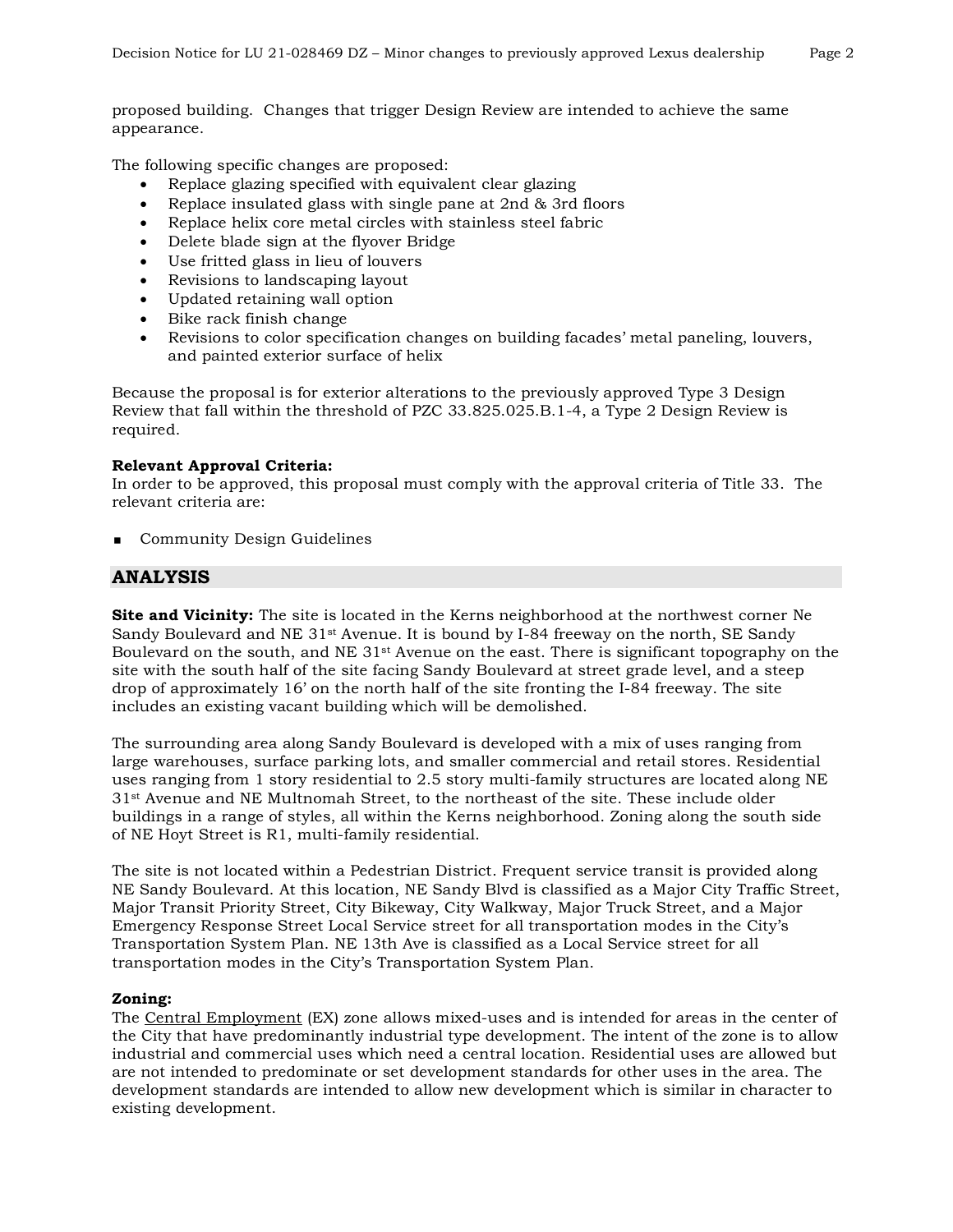The Design Overlay Zone [d] promotes the conservation, enhancement, and continued vitality of areas of the City with special scenic, architectural, or cultural value. This is achieved through the creation of design districts and applying the Design Overlay Zone as part of community planning projects, development of design guidelines for each district, and by requiring design review. In addition, design review ensures that certain types of infill development will be compatible with the neighborhood and enhance the area.

**Land Use History:** City records indicate that one prior land use reviews for this site:

• LU 18-176279 DZ - Design Commission approval a new 4-story, auto-dealership building.

**Agency Review:** A "Notice of proposal in Your Neighborhood" was mailed **April 16, 2021**. The following Bureaus have responded with no issue or concerns:

- Bureau of Environmental Services: Please see Exhibit E1.
- Bureau of Transportation: Please see Exhibit E2.
- The Fire Bureau: Please see Exhibit E3.
- The Site Development Section of BDS: Please see Exhibit E4.
- The Life-Safety Section of BDS: Please see Exhibit E-5.

**Neighborhood Review:** A Notice of Proposal in Your Neighborhood was mailed on **April 16, 2021**. No responses were received.

## **ZONING CODE APPROVAL CRITERIA**

## **Chapter 33.825 Design Review**

#### **Section 33.825.010 Purpose of Design Review**

Design review ensures that development conserves and enhances the recognized special design values of a site or area. Design review is used to ensure the conservation, enhancement, and continued vitality of the identified scenic, architectural, and cultural values of each design district or area. Design review ensures that certain types of infill development will be compatible with the neighborhood and enhance the area. Design review is also used in certain cases to review public and private projects to ensure that they are of a high design quality.

#### **Section 33.825.055 Design Review Approval Criteria**

A design review application will be approved if the review body finds the applicant to have shown that the proposal complies with the design guidelines for the area.

**Findings:** The site is designated with design overlay zoning (d), therefore the proposal requires Design Review approval. Because of the site's location, the applicable design guidelines are the Community Design Guidelines.

#### **Community Design Guidelines**

The Community Design Guidelines consist of a set of guidelines for design and historic design cases in community planning areas outside of the Central City. These guidelines address the unique and special characteristics of the community plan area and the historic and conservation districts. The Community Design Guidelines focus on three general categories: **(P) Portland Personality,** which establishes Portland's urban design framework; **(E) Pedestrian Emphasis,** which states that Portland is a city for people as well as cars and other movement systems; and **(D) Project Design,** which assures that each development is sensitive to both Portland's urban design framework and the users of the city.

*Staff has considered all guidelines and has addressed only those guidelines considered applicable to this project.*

**P1. Plan Area Character.** Enhance the sense of place and identity by incorporating site and building design features that respond to the area's desired characteristics and traditions.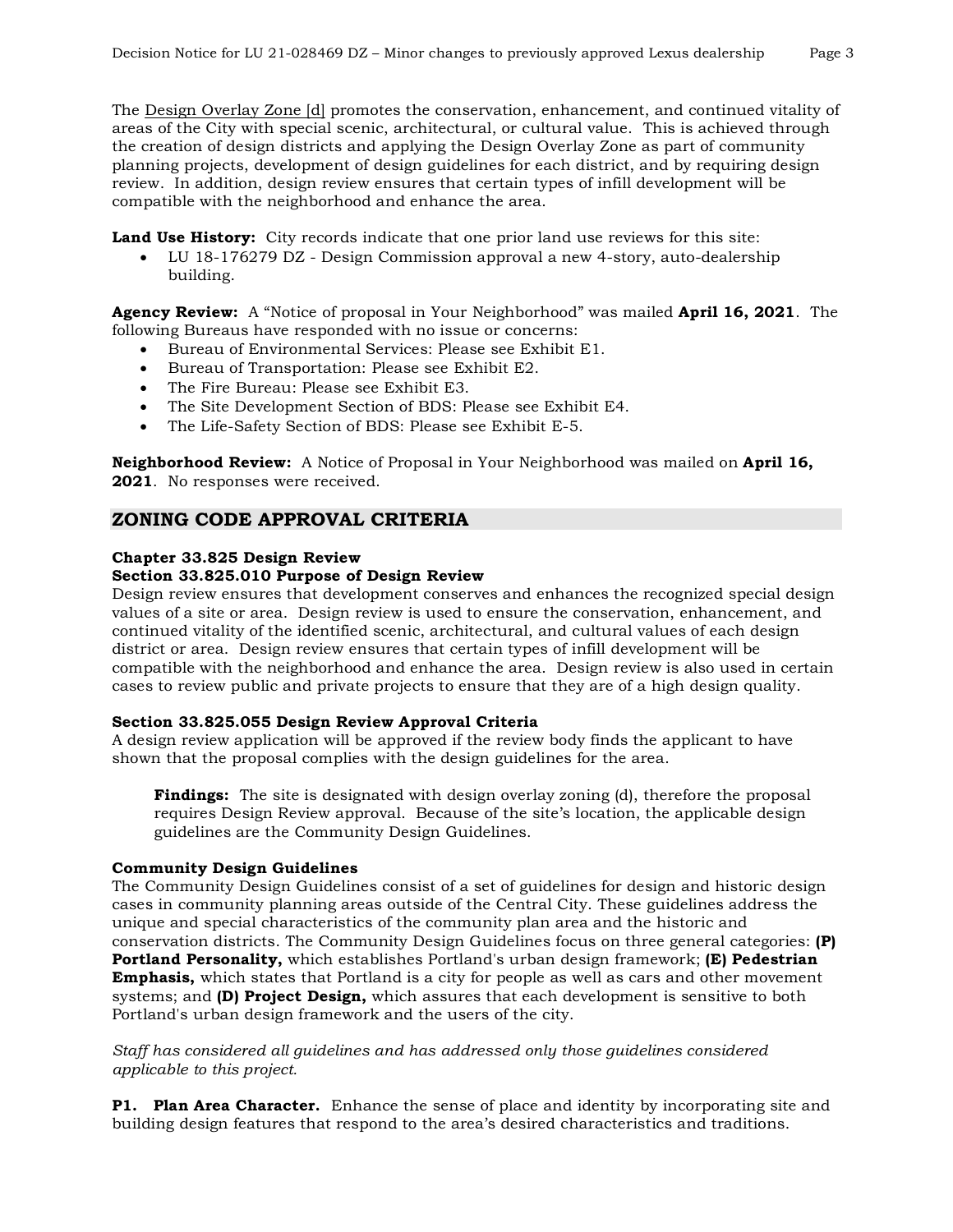**D7. Blending into the Neighborhood.** Reduce the impact of new development on established neighborhoods by incorporating elements of nearby, quality buildings such as building details, massing, proportions, and materials.

**Findings for P1 & D7:** Sandy Boulevard has long served as center of activity in Portland's inner and central northeast district. Sandy Boulevard occupies an important place in Portland's urban fabric with great historic value and many community amenities. It is valued by the community, and has the potential to become a more vibrant, pedestrian oriented place in the coming years. The Sandy Area Plan, within which the site is located, envisions Sandy Boulevard as a vibrant, pedestrian oriented main street, with a mix of commercial and multi-family residential uses and areas for people to gather. "Newer developments with innovative designs and architecture appeal blend with existing older buildings". The neighboring area includes an eclectic mix of architectural styles ranging from the streetcar era commercial building to art deco and Mediterranean styles. Sandy Boulevard was historically shaped by its industry, particularly automotive and manufacturing and is developed with a mix of uses ranging from large warehouses, surface parking lots, and smaller commercial and retail stores. The proposed development responds to these area characteristics by:

- The <u>auto- dealership use</u> is consistent with the historical presence of this industry along this corridor.
- The linear design of the building is modern and compatible with the overall horizontal building expression along Sandy Boulevard. It is also reflective of the streamlined, sleek quality associated with cars. It contributes to the eclectic mix of buildings along this boulevard.
- The 4-story massing of the building is consistent with the higher density development envisioned along Sandy Boulevard, and is consistent with many historical buildings in the vicinity as well as new developments in the neighborhood.
- The tall and highly transparent ground floor for the Sandy frontage helps activate and contribute to a pedestrian oriented street environment.
- The outdoor plaza at the southwest corner of the site further activates and provides outdoor gathering spaces.
- The chamfered corner entrance reflects a similar feature for each of the existing buildings located at the corner of NE 31st and NE Sandy Boulevard.
- The building is stepped back from the southeast corner, in order to accentuate and activate the NE 31st and NE Sandy intersection.
- The landscaping along the east edge of the site along NE  $31^{st}$  Avenue, with a combination of on-site and street trees, provides an inviting pedestrian corridor. Mechanical equipment and back of house facilities are internalized and located away from this edge to minimize impacts on the pedestrians.
- The auto-oriented features of the building, including the signature helix ramp and vehicle display windows, appropriately front the freeway corridor, providing a strong visual experience.
- Signage: The signage program includes building and canopy signs ranging from 34 sf to 66.5 sf (Exhibit C.37). The signs consist of the Lexus brand logo and text. Note that signs up to 32 sf are exempt from design review.

In the Design Commission's decision for LU 18-176279 DZ determined that the size of the main building sign, located on the main entrance canopy at the SE corner, was too large and out of scale for the area's desired pedestrian oriented character – this sign area will be retained as originally approved and Conditioned. The sign is proposed with a total area of 66.5 sf and 24" high individual letters. Commission therefore included a condition of approval that limits the height of the individual letters to 18" maximum, and proportionally reduces the total sign area to 45 sf, to better meet design guidelines.

The proposed building design responds and enhances the area's existing identity and desired characteristics while also blending in with the established neighborhoods. *With*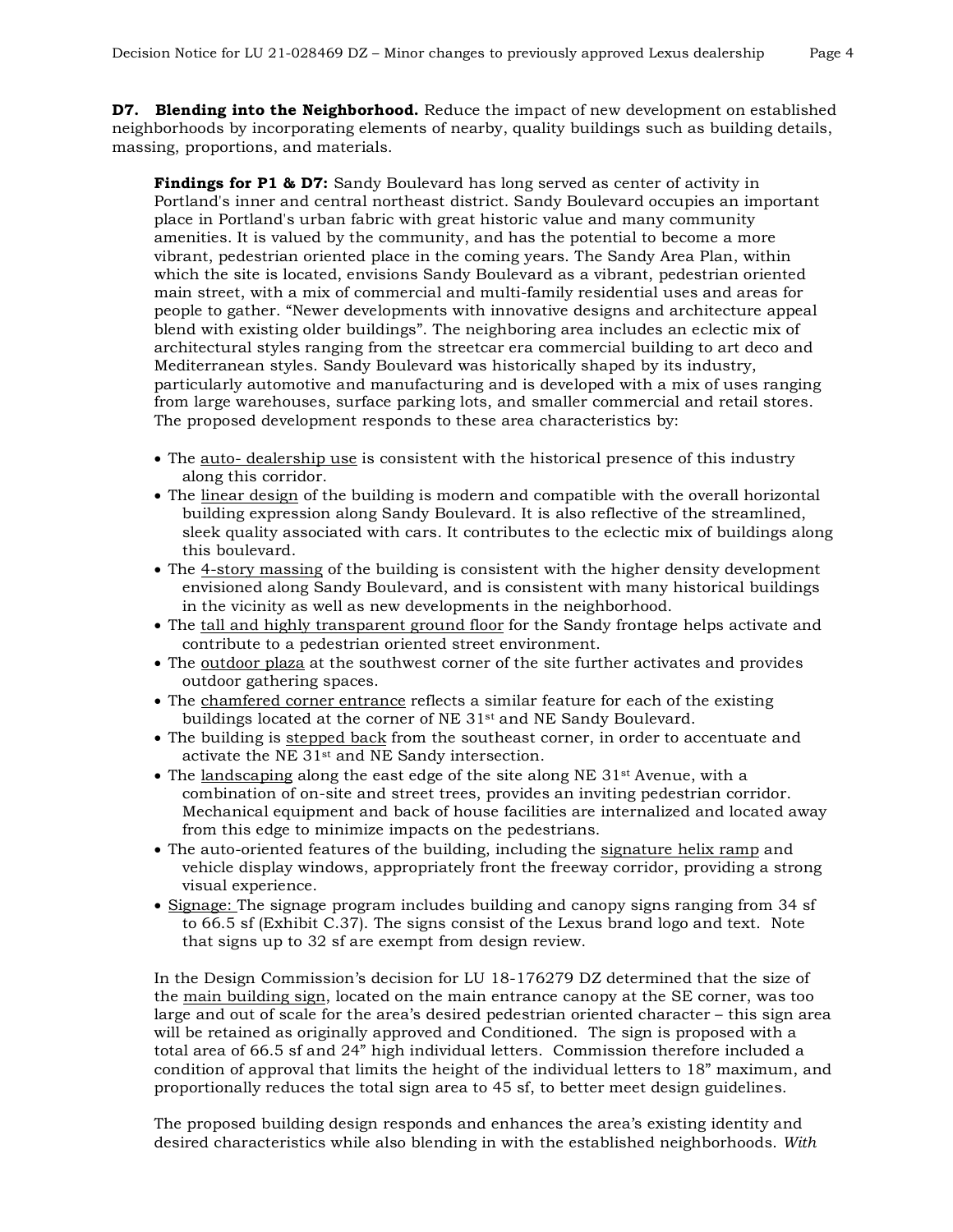*the Condition of Approval that the SE main entrance canopy sign individual sign letters will be limited in height to a maximum of 18", and a total area of 45 sf, these guidelines are therefore met.*

**E1. The Pedestrian Network.** Create an efficient, pleasant, and safe network of sidewalks and paths for pedestrians that link destination points and nearby residential areas while visually and physically buffering pedestrians from vehicle areas.

**Findings:** At this location NE Sandy Blvd is classified as a Major City Traffic Street, Major Transit Priority Street, and City Bikeway/ Walkway. The existing sidewalk is 10 feet wide and includes six (6) unevenly spaced street trees. Pedestrian improvements along Sandy include 2' of dedication along NE Sandy for the construction of a 12-ft sidewalk corridor (0.5-ft curb/4-ft wide furnishing zone/6-ft wide sidewalk/1.5-ft wide frontage zone) and three additional street trees.

NE  $31<sup>st</sup>$  Avenue is a local service street. The existing sidewalk along  $31<sup>st</sup>$  Avenue is 10 feet wide, with an approximately 35' wide curb cut on the north half of the site and one street tree. The pedestrian network improvements include a 5' dedication to create an 11 ft pedestrian corridor (0.5-ft curb/4-ft wide furnishing zone/6-ft wide sidewalk/0.5-ft wide frontage zone); six additional street trees, and nine on-site trees along the property line.

- The large street trees being provided on both street frontages will help buffer pedestrians from vehicle areas and also enhance the pedestrian oriented character of these streets. The required parking lot perimeter landscaping along NE 31st has been located at the sidewalk level, as opposed to below grade at the parking area. This enables a row of trees on each side of the sidewalk along NE 31st Street which helps define the pathway, enhance the pedestrian character, while also providing separation and screening from the street and adjacent parking lot.
- The reconstructed sidewalks and streetscape will provide a pleasant and safe path for the pedestrians and link the residential areas with the major Sandy transit street. ADA ramps are being provided on the south side of the NE  $31<sup>st</sup>$  and NE Multnomah Street intersection to ensure connectivity to the neighborhood. The widths of the existing curb cuts are being reduced to minimize impacts to the pedestrian.
- Onsite internal pedestrian pathways are being provided to connect the building with other areas of the site, such as parking and garbage areas. *These guidelines are met.*

**E2. Stopping Places.** New large-scale projects should provide comfortable places along pedestrian circulation routes where people may stop, visit, meet, and rest.

**E3. The Sidewalk Level of Buildings.** Create a sense of enclosure and visual interest to buildings along sidewalks and pedestrian areas by incorporating small scale building design features, creating effective gathering places, and differentiating street level facades.

**E5. Light, Wind, and Rain.** Enhance the comfort of pedestrians by locating and designing buildings and outdoor areas to control the adverse effects of sun, shadow, glare, reflection, wind, and rain.

**D1. Outdoor Areas.** When sites are not fully built on, place buildings to create sizable, usable outdoor areas. Design these areas to be accessible, pleasant, and safe. Connect outdoor areas to the circulation system used by pedestrians;

**D3. Landscape Features.** Enhance site and building design through appropriate placement, scale, and variety of landscape features.

**D5. Crime Prevention.** Use site design and building orientation to reduce the likelihood of crime through the design and placement of windows, entries, active ground level uses, and outdoor areas.

#### **Findings for E2, E3, D1, D3 and D5:**

- The sidewalk level of the building is differentiated from the upper floors by a highly transparent and tall, 16.5 feet high, base.
- A storefront system fronts the entire length of Sandy and wraps around the 31<sup>st</sup> Avenue corner, creating a highly transparent base, differentiating it as well as enabling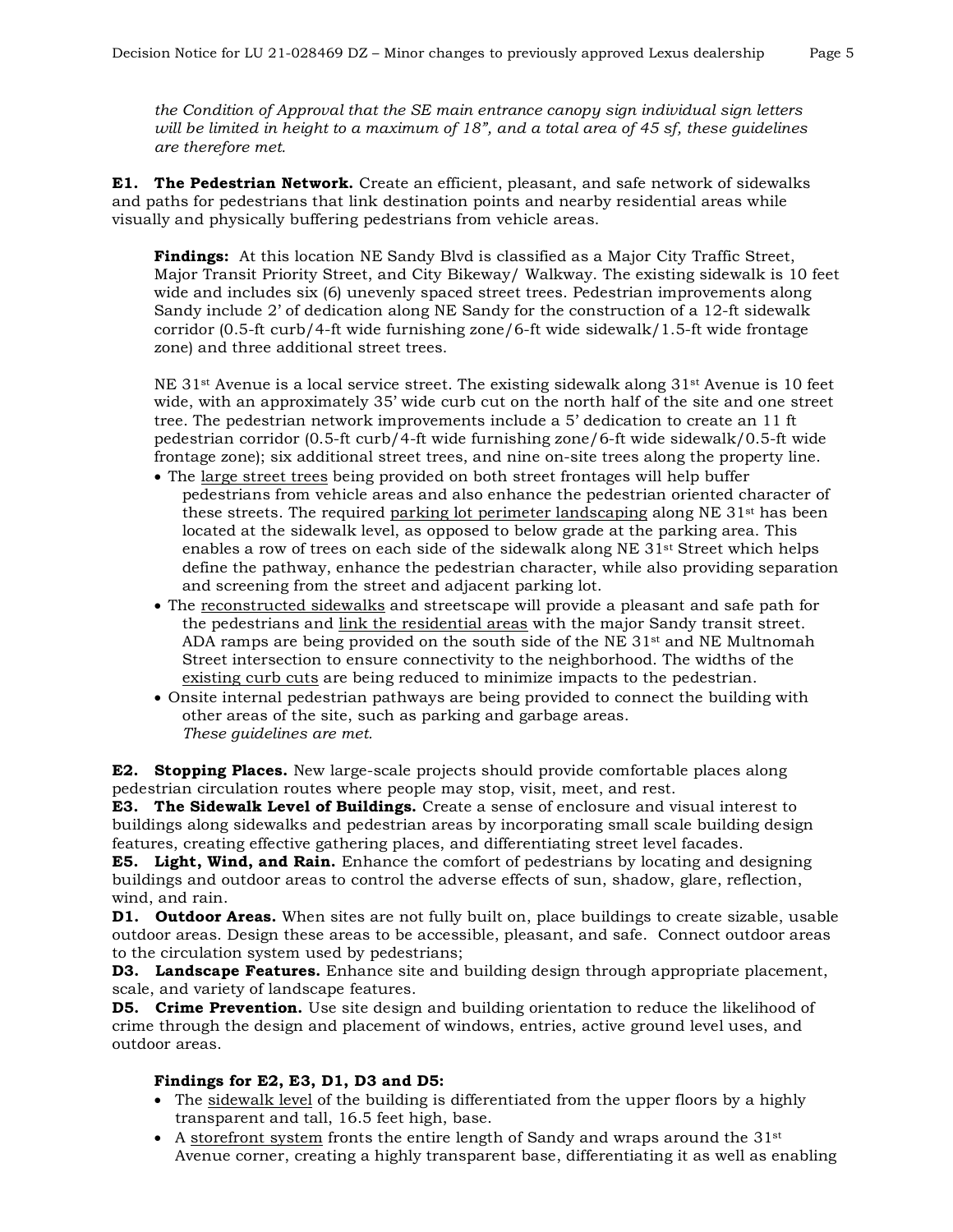views into the interior from the sidewalk resulting in a more visually interesting pedestrian experience. This also provides eyes on the street and reduces likelihood of crime.

- The street level frontages have been wrapped with **active uses** including auto retail, lobby and amenity areas.
- A semi-private outdoor plaza is provided associated with the retail space at the southwest corner. The building design includes a significant extended roof cover that will provide weather protection for the seating area. While it is separated from the sidewalk by a 4 feet high stainless-steel cable railing, it can be accessed by two openings: a sliding 9' wide gate and an 8' wide swinging gate.
- The landscape design includes precast seating stones, lighting and landscaping to create pleasant and safe outdoor area. The shape of the open space reflects the curved shape associated with the Lexus brand. Several types of seating areas are anticipated in the plaza, providing options for passersby to stop or meet. These include café-style seating, a "sit wall" which rises to the center of the curve, and a more active and informal seating form inspired by river stones. The scoring pattern on the pavement provides interest, using an angled pattern that corresponds to and extends the angle of the overhang above. The meadow-like plantings add interest, color, and texture to views from the plaza and the sidewalk, visually benefitting on-site users and off-site passersby alike**.**
- Canopies are provided at the main entrance (10' deep) and the accessory retail entrance  $(5^2 \cdot 8^2)$  deep). These coupled with a 3 feet deep building overhang over the Sandy frontage, and approximately 6 feet building overhang over the western doorway on NE Sandy Boulevard, would differentiate the ground floor and also provide adequate pedestrian protection from adverse weather elements.
- A row of trees is proposed on each side of the sidewalk along NE 31st Street which helps define the pathway, enhance the pedestrian character, while also providing separation from the street and adjacent parking lot. The double row of trees will also help provide weather protection along this edge.
- Lighting plan ensures that the parking areas at the rear of the building will be lit for easy surveillance.

*These guidelines are therefore met.*

**E4. Corners that Build Active Intersections.** Create intersections that are active, unified, and have a clear identity through careful scaling detail and location of buildings, outdoor areas, and entrances.

**D2. Main Entrances.** Make the main entrances to houses and buildings prominent, interesting, pedestrian accessible, and transit oriented.

#### **Findings for E4, D2:**

SE Corner: The building design helps define and activate the intersection of NE Sandy and NE 31st Avenue by:

- Stepping the entire building façade back to create a chamfered edge that wraps the entire corner at the intersection, providing additional space for stopping, gathering and waiting.
- Providing a 16.5' high transparent storefront with a dedicated entrance at the intersection.
- Providing a continuous, 10' deep metal canopy that defines and highlights the chamfered corner.
- The asymmetrical SE corner design, with a pronounced column along Sandy, helps create a more prominent and dynamic entrance. The south-side column spans the full height of the building, but the north-side column rises only to the pedestrian corner awning height at ground floor level, focusing attention on the single-story, pedestrianscale entrance.

The proposed design creates active intersections and a prominent main entrance. *These guidelines are therefore met.*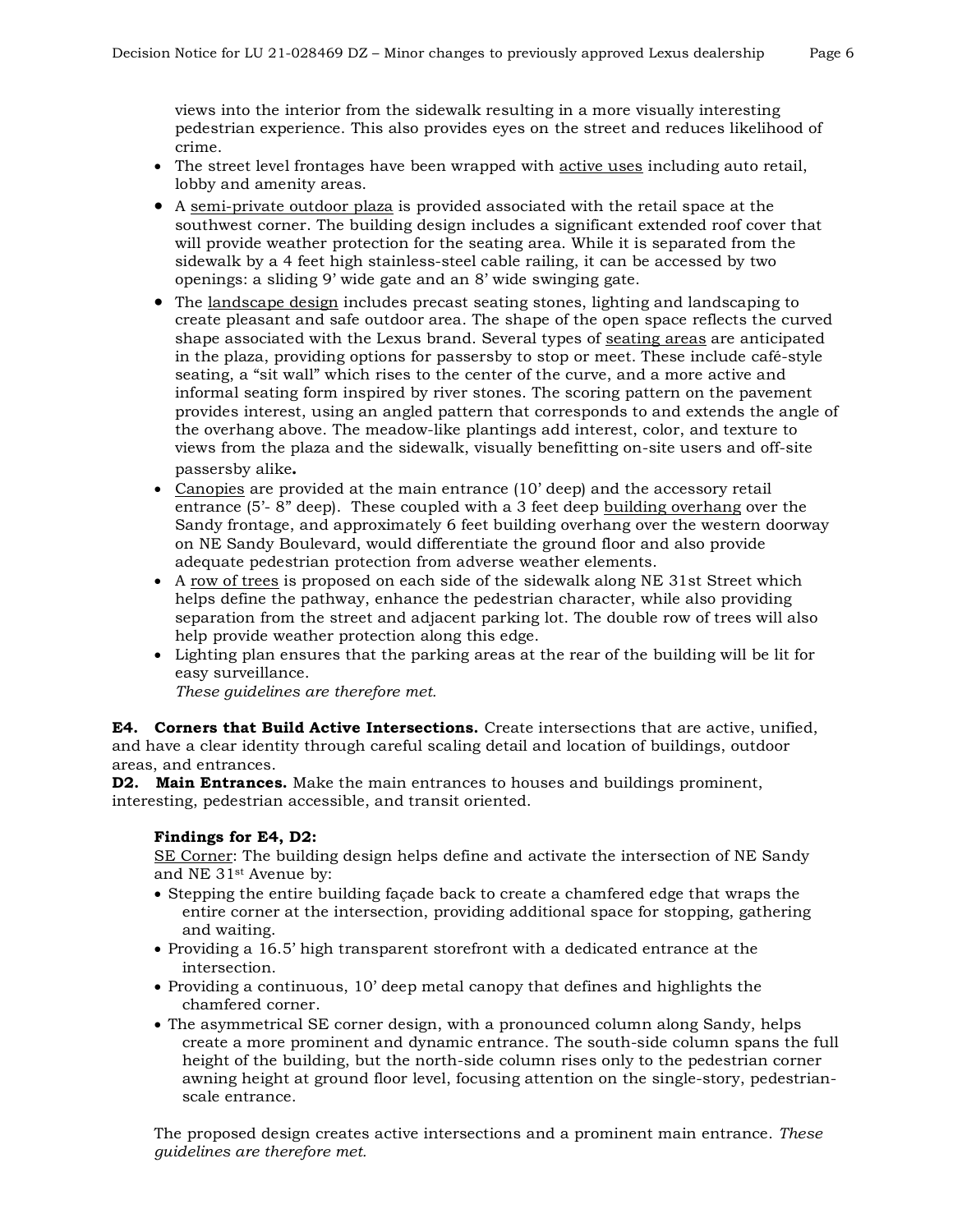**D4. Parking Areas and Garages.** Integrate parking in a manner that is attractive and complementary to the site and its surroundings. Locate parking in a manner that minimizes negative impacts on the community and its pedestrians. Design parking garage exteriors to visually respect and integrate with adjacent buildings and environment.

**Findings:** Parking has been located to minimize negative impacts on the community by:

- The location of the building screens the parking from Sandy Boulevard.
- Surface parking is located to the rear of the site and is separated from the adjacent sidewalk due to the steep drop of approximately 16' on the north half of the site. The retaining wall abutting the street lot line will screen car headlights.
- Parking is screened by landscaping along NE 31st, which has been located at the sidewalk level, as opposed to below grade at the parking area. This enables a row of trees on each side of the sidewalk along NE 31st Street which helps define the pathway, enhance the pedestrian character, while also providing separation and screening from the street and adjacent parking lot.
- Employee parking is located at the roof of the building and screened from adjacent developments by a 6' high parapet. *These guidelines are met.*

**D8. Interest, Quality, and Composition.** All parts of a building should be interesting to view, of long-lasting quality, and designed to form a cohesive composition.

**Findings:** The applicants have made significant improvements during the design development resulting in a **building design** which has an overall cohesive design.

- The south elevation along NE Sandy Boulevard has a highly transparent, sleek and horizontal expression. The base is well differentiated and includes elements like the building overhang, canopies and transom windows for pedestrian scale and orientation.
- The north facing elevation along I-84 freeway is more auto-oriented and features the signature helix ramp. The display windows project out for a prominent display of cars. These prominent architectural features and internal lighting of the helix will add to the visual interest from the freeway.
- The east facing elevation is more dynamic and features prominent V-shaped columns supporting a significantly cantilevered roof protecting the plaza below.
- Good quality and lasting materials are proposed and include:
	- Metal Panel: Alucobond Plus, painted aluminum metal panels, 12 ga, 2'x10, in a dark and light color
	- Painted aluminum storefront system, black mullion color
	- Stucco system, over a steel wall frame in two coats, light grey color.
	- Louver systems: 4" and 5" deep metal louver frames in a natural wood color.
- SE Corner: The west elevation includes the chamfered main entrance with display windows above, helping activate intersection of Sandy and 31st Avenue. This is discussed in greater detail above.
- Signage: The signage program includes building and canopy signs ranging from 34 sf to 66.5 sf (Exhibit C.37). The signs consist of the Lexus brand logo and text. Note that signs up to 32 sf are exempt from design review.

The thin profile of the signage (5-inches) reflects the modern, sleek profile of the metal and glass building, promoting permanence and quality in development. The aluminum and acrylic components are considered weatherproof materials and have been crafted into a cohesive composition of individual channel-lettering and graphics. The proposed LED signage lighting will be modest, primarily due to the individual channel lettering that limits the overall illumination of the sign to specific letter dimensions.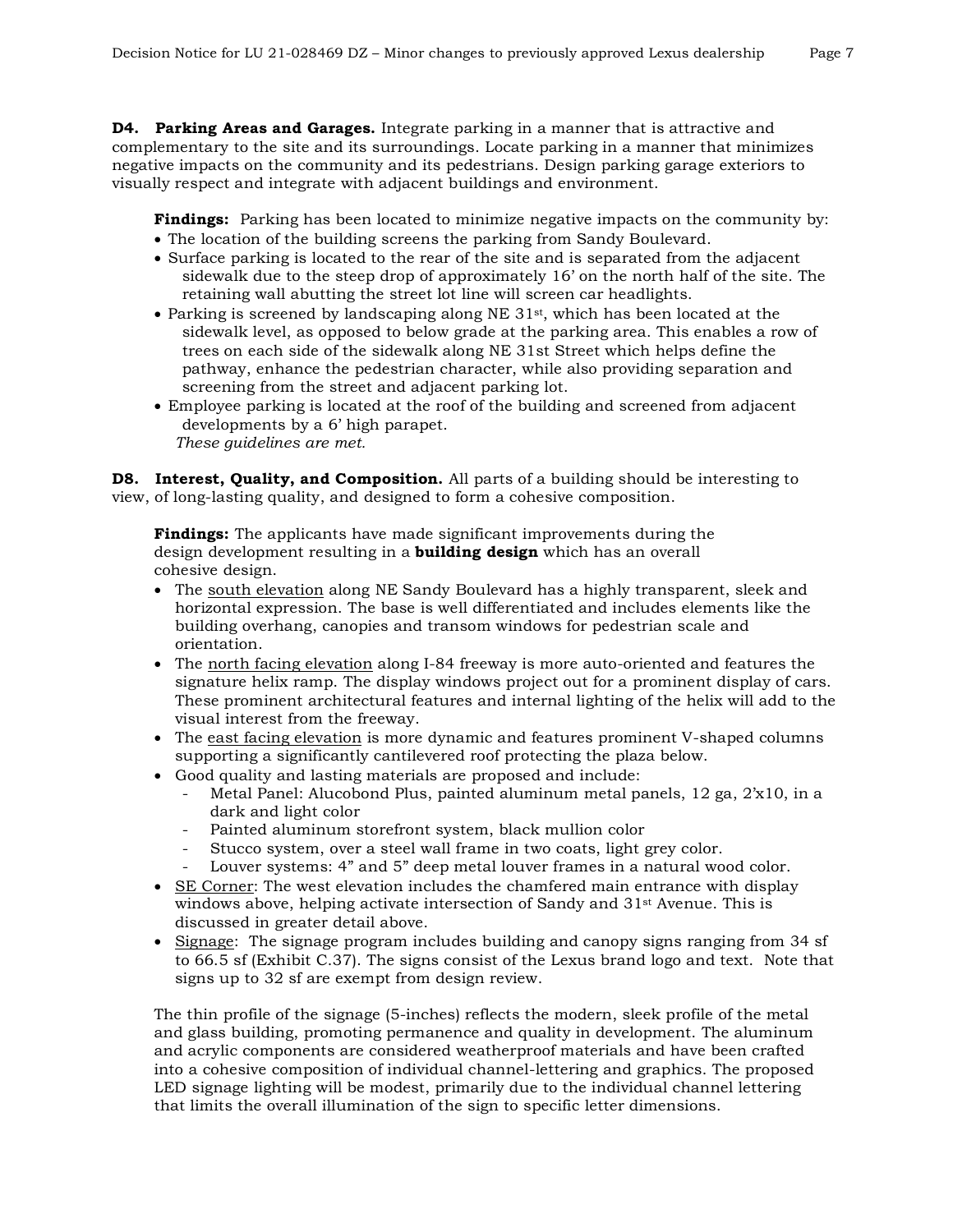In the Design Commission's decision for LU 18-176279 DZ determined that the size of the main building sign, located on the main entrance canopy at the SE corner, was too large and out of scale for the area's desired pedestrian oriented character – this sign area will be retained as originally approved and Conditioned. The sign is proposed with a total area of 66.5 sf and 24" high individual letters. Commission therefore included a condition of approval that limits the height of the individual letters to 18" maximum, and proportionally reduces the total sign area to 45 sf, to better meet design guidelines.

The proposed building has a cohesive and interesting expression and uses durable and good quality materials. *With the Condition of Approval that the SE main entrance canopy sign individual sign letters will be limited in height to a maximum of 18", and a total area of 45 sf, these guidelines are therefore met.*

**P2. Historic and Conservation Districts.** Enhance the identity of historic and conservation districts by incorporating site and building design features that reinforce the area's historic significance. Near historic and conservation districts, use such features to reinforce and complement the historic areas.

**P3. Gateways.** Develop or strengthen the transitional role of gateways identified in adopted community and neighborhood plans

**D6. Architectural Integrity.** Respect the original character of buildings when making modifications that affect the exterior. Make additions compatible in scale, color, details, material proportion, and character with the existing building.

**Findings for P2, P3 & D6:** The site is not located within a historic and conservation district and is not an identified gateway.

## **DEVELOPMENT STANDARDS**

Unless specifically required in the approval criteria listed above, this proposal does not have to meet the development standards in order to be approved during this review process. The plans submitted for a building or zoning permit must demonstrate that all requirements of Title 11 can be met, and that all development standards of Title 33 can be met or have received an Adjustment or Modification via a land use review, prior to the approval of a building or zoning permit.

## **CONCLUSIONS**

The proposed auto-dealership building is a quality building that will contribute to and enhance the character of Sandy Boulevard and the pedestrian environment. The project contributes to an active, pedestrian oriented environment with pervasive active ground-level program, strong corner activation and unified architectural expression. The purpose of Design Review is to promote the conservation, enhancement, and continued vitality of areas of the City with special scenic, architectural, or cultural value. The design proposed meets applicable guidelines with Conditions of Approval, and therefore warrants an approval.

## **ADMINISTRATIVE DECISION**

**Approval** for minor changes to the Type 3 Design Commission approval in February 2019 [LU 18-176279 DZ] for a new Lexus Dealership at this site.

**Approval** per the approved site plans, Exhibits C-1 through C-71, signed and dated May 25, 2021, subject to the following conditions:

A. As part of the building permit application submittal, the following development-related conditions (B through D) must be noted on each of the 4 required site plans or included as a sheet in the numbered set of plans. The sheet on which this information appears must be labeled "ZONING COMPLIANCE PAGE - Case File LU 21-028469 DZ." All requirements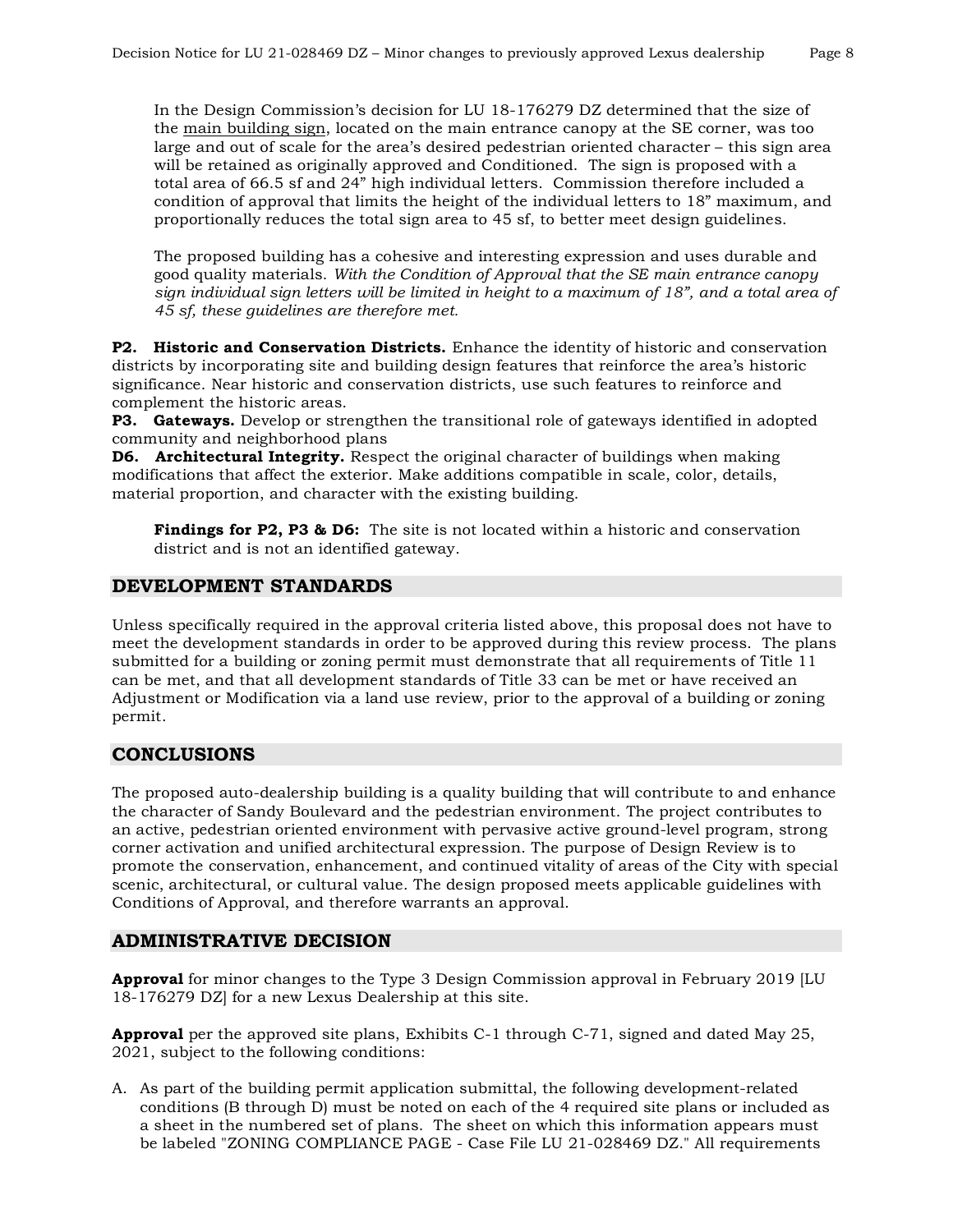must be graphically represented on the site plan, landscape, or other required plan and must be labeled "REQUIRED."

- B. At the time of building permit submittal, a signed Certificate of Compliance form [\(https://www.portlandoregon.gov/bds/article/623658\)](https://www.portlandoregon.gov/bds/article/623658) must be submitted to ensure the permit plans comply with the Design/Historic Resource Review decision and approved exhibits.
- C. SE main entrance canopy sign individual sign letters will be limited in height to a maximum of 18", and a total area of 45 SF.
- D. No field changes allowed.



#### **Decision mailed: May 27, 2021**

**About this Decision.** This land use decision is **not a permit** for development. Permits may be required prior to any work. Contact the Development Services Center at 503-823-7310 for information about permits.

**Procedural Information.** The application for this land use review was submitted on March 22, 2021, and was determined to be complete on **April 14, 2021**.

*Zoning Code Section 33.700.080* states that Land Use Review applications are reviewed under the regulations in effect at the time the application was submitted, provided that the application is complete at the time of submittal, or complete within 180 days. Therefore this application was reviewed against the Zoning Code in effect on March 22, 2021.

*ORS 227.178* states the City must issue a final decision on Land Use Review applications within 120-days of the application being deemed complete. The 120-day review period may be waived or extended at the request of the applicant. In this case, the applicant did not waive or extend the 120-day review period. Unless further extended by the applicant, **the 120 days will expire on: August 12, 2021.**

**Some of the information contained in this report was provided by the applicant.** As required by Section 33.800.060 of the Portland Zoning Code, the burden of proof is on the applicant to show that the approval criteria are met. The Bureau of Development Services has independently reviewed the information submitted by the applicant and has included this information only where the Bureau of Development Services has determined the information satisfactorily demonstrates compliance with the applicable approval criteria. This report is the decision of the Bureau of Development Services with input from other City and public agencies.

**Conditions of Approval.** If approved, this project may be subject to a number of specific conditions, listed above. Compliance with the applicable conditions of approval must be documented in all related permit applications. Plans and drawings submitted during the permitting process must illustrate how applicable conditions of approval are met. Any project elements that are specifically required by conditions of approval must be shown on the plans, and labeled as such.

These conditions of approval run with the land, unless modified by future land use reviews. As used in the conditions, the term "applicant" includes the applicant for this land use review, any person undertaking development pursuant to this land use review, the proprietor of the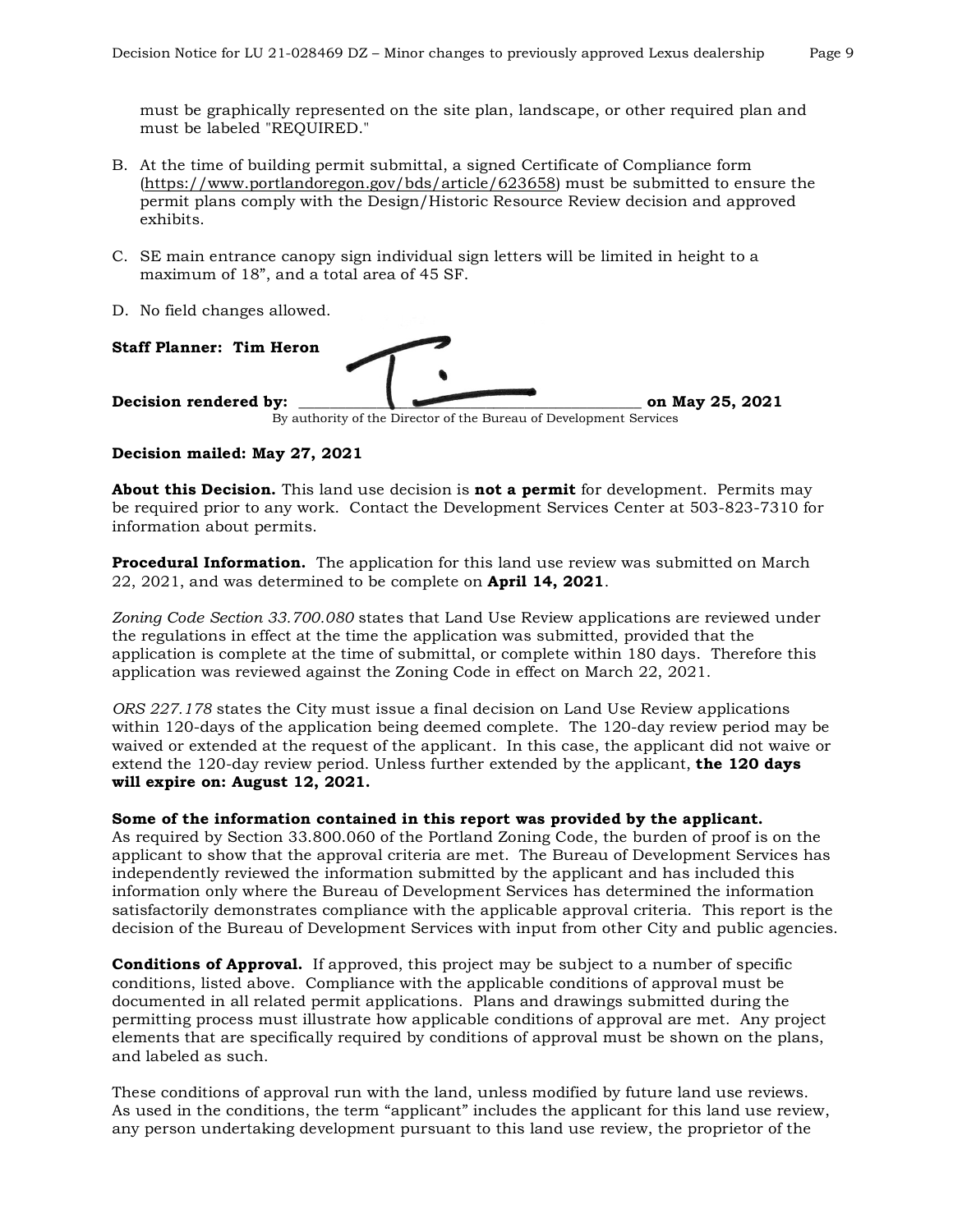use or development approved by this land use review, and the current owner and future owners of the property subject to this land use review.

**Appealing this decision.** This decision may be appealed to the Design Commission, and if appealed a hearing will be held. The appeal application form can be accessed at https://www.portlandoregon.gov/bds/45477. Appeals must be received **by 4:30 PM on June 10, 2021**. **The completed appeal application form must be emailed to [LandUseIntake@portlandoregon.gov](mailto:LandUseIntake@portlandoregon.gov) and to the planner listed on the first page of this decision.** If you do not have access to e-mail, please telephone the planner listed on the front page of this notice about submitting the appeal application. **An appeal fee of \$250 will be charged**. Once the completed appeal application form is received, Bureau of Development Services staff will contact you regarding paying the appeal fee. The appeal fee will be refunded if the appellant prevails. There is no fee for Office of Community and Civic Life recognized organizations for the appeal of Type II and IIx decisions on property within the organization's boundaries. The vote to appeal must be in accordance with the organization's bylaws. Please contact the planner listed on the front page of this decision for assistance in filing the appeal and information on fee waivers. Please see the appeal form for additional information.

If you are interested in viewing information in this file, please contact the planner listed on the front of this notice. The planner can email you documents from the file. A fee would be required for all requests for paper copies of file documents. Additional information about the City of Portland, and city bureaus is available online at [https://www.portland.gov.](https://www.portland.gov/) A digital copy of the Portland Zoning Code is available online at [https://www.portlandoregon.gov/zoningcode.](https://www.portlandoregon.gov/zoningcode)

**Attending the hearing.** If this decision is appealed, a hearing will be scheduled, and you will be notified of the date and time of the hearing. The decision of the Design Commission is final; any further appeal must be made to the Oregon Land Use Board of Appeals (LUBA) within 21 days of the date of mailing the decision, pursuant to ORS 197.620 and 197.830. Contact LUBA at 775 Summer St NE, Suite 330, Salem, Oregon 97301-1283, or phone 1-503-373-1265 for further information.

Failure to raise an issue by the close of the record at or following the final hearing on this case, in person or by letter, may preclude an appeal to the Land Use Board of Appeals (LUBA) on that issue. Also, if you do not raise an issue with enough specificity to give the Design Commission an opportunity to respond to it, that also may preclude an appeal to LUBA on that issue.

#### **Recording the final decision.**

If this Land Use Review is approved the final decision will be recorded with the Multnomah County Recorder.

• *Unless appealed,* the final decision will be recorded on or after **June 11, 2021** by the Bureau of Development Services.

The applicant, builder, or a representative does not need to record the final decision with the Multnomah County Recorder.

For further information on your recording documents please call the Bureau of Development Services Land Use Services Division at 503-823-0625.

**Expiration of this approval.** An approval expires three years from the date the final decision is rendered unless a building permit has been issued, or the approved activity has begun.

Where a site has received approval for multiple developments, and a building permit is not issued for all of the approved development within three years of the date of the final decision, a new land use review will be required before a permit will be issued for the remaining development, subject to the Zoning Code in effect at that time.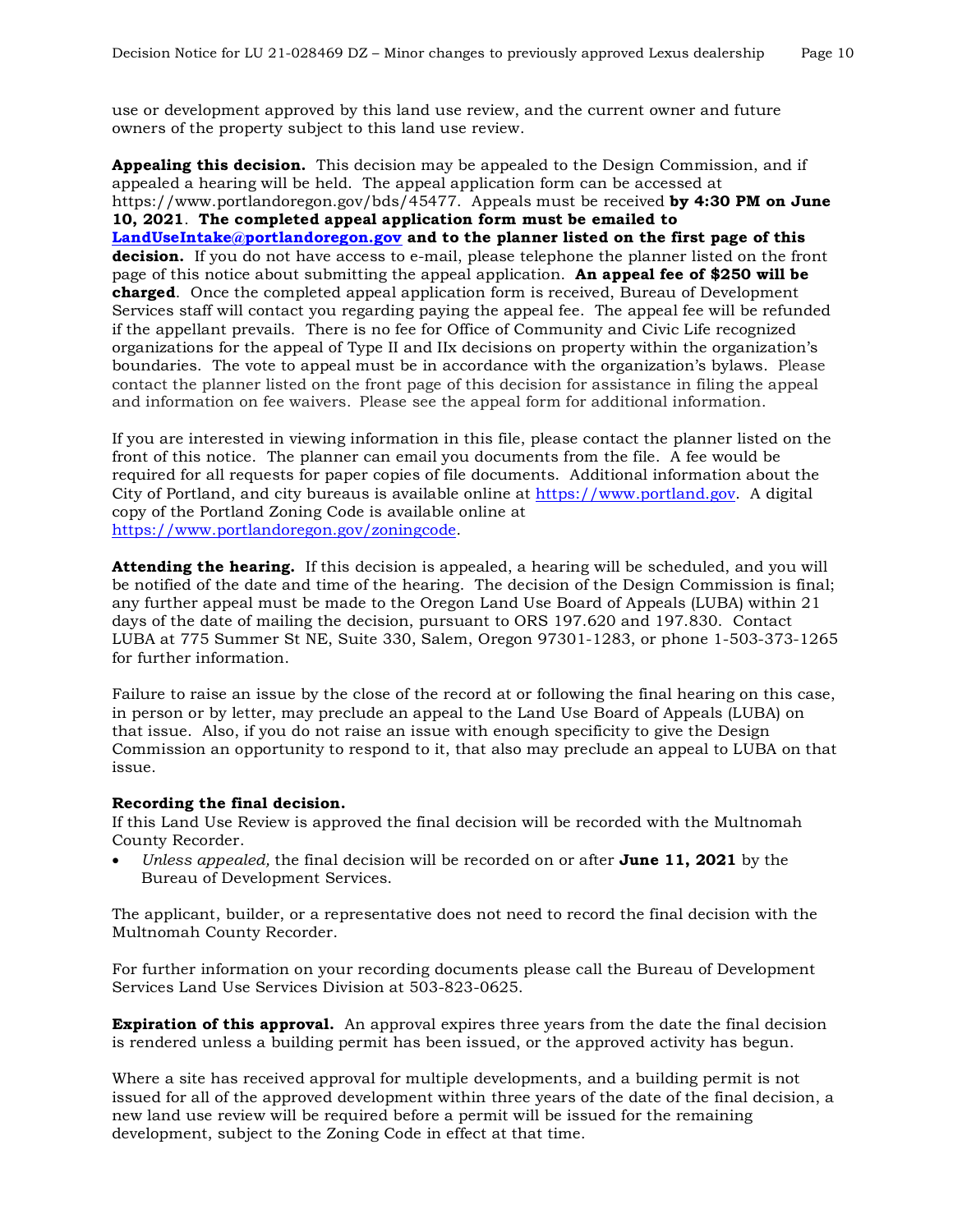**Applying for your permits.** A building permit, occupancy permit, or development permit may be required before carrying out an approved project. At the time they apply for a permit, permittees must demonstrate compliance with:

- All conditions imposed herein;
- All applicable development standards, unless specifically exempted as part of this land use review;
- All requirements of the building code; and
- All provisions of the Municipal Code of the City of Portland, and all other applicable ordinances, provisions and regulations of the City.

#### **EXHIBITS**

#### NOT ATTACHED UNLESS INDICATED

- A. Applicant's Statement
	- 1. Original submittal, drawings and narrative 3-22-21
	- 2. Revised submittal, drawings 4-12-21
	- 3. Revised submittal, drawings and appendix 5-7-21
- B. Zoning Map (attached)
- C. Plans/Drawings:
	- 1. Site/Service Level Plan
	- 2. Site/Street Level Plan [attached]
	- 3. Second Level Plan
	- 4. Third Level Plan
	- 5. Fourth Level (Roof) Plan
	- 6. Building Elevations South [attached]
	- 7. Building Elevations East [attached]
	- 8. Building Elevations North
	- 9. Building Elevations West
	- 10. Building Sections longitudinal
	- 11. Building Sections cross
	- 12. Sight Line Diagrams
	- 13. Details Main Entry
	- 14. Details Main Entry, Cont.
	- 15. Details Future Tenant Entry
	- 16. Details Future Tenant, Cont.
	- 17. Details North Entry
	- 18. Details North Entry, Cont.
	- 19. Details Trash Enclosure
	- 20. Materials Palette [attached]
	- 21. Landscape Code Requirements
	- 22. Landscape Plaza Plan
	- 23. Landscape Plaza Renderings
	- 24. Landscape Details and Materials
	- 25. Landscape Streetscape @ NE 31st Ave
	- 26. Landscape Plant Schedule South
	- 27. Landscape Plant Schedule North
	- 28. Landscape Plant Selection
	- 29. Landscape Plant Selection, Cont.
	- 30. Exterior Lighting Plan Site Plan
	- 31. Exterior Lighting Plan Service Level
	- 32. Exterior Lighting Plan Street Level
	- 33. Civil Plan Utility Plan
	- 34. Civil Plan Grading Plan
	- 35. Project Specs Curtain Wall 1A
	- 36. Project Specs Curtain Wall 1B
	- 37. Project Specs Curtain Wall 1C
	- 38. Project Specs Curtain Wall 1D